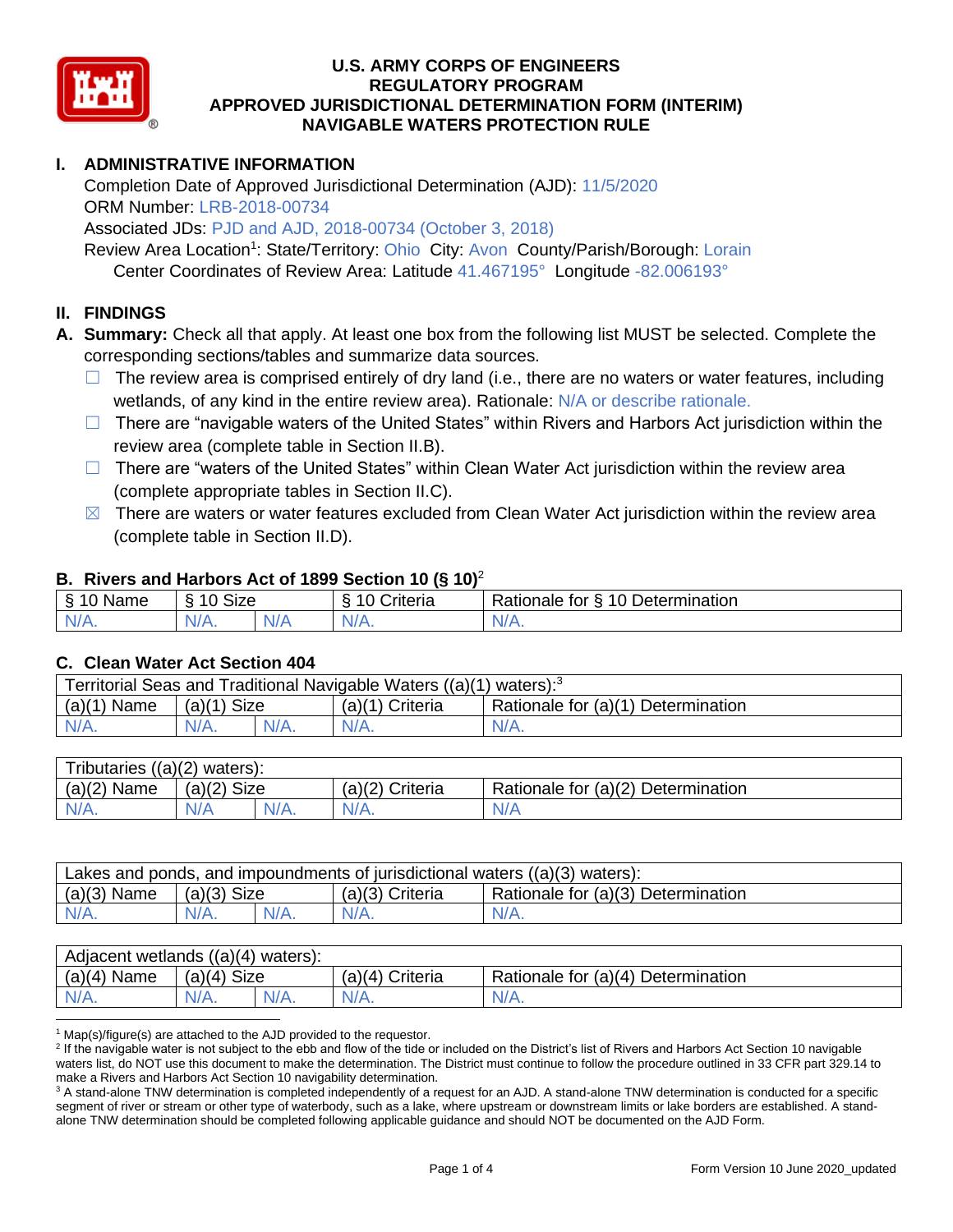

| Excluded waters $((b)(1) - (b)(12))$ : <sup>4</sup> |                       |                  |                                    |                                                                                                                                                                                                                                                                                                                                                                                                                                                                                                                                                                                                                                                                                                                                                                                                                                                                                                                                                                                                                                                                                                                                                                   |  |  |  |  |
|-----------------------------------------------------|-----------------------|------------------|------------------------------------|-------------------------------------------------------------------------------------------------------------------------------------------------------------------------------------------------------------------------------------------------------------------------------------------------------------------------------------------------------------------------------------------------------------------------------------------------------------------------------------------------------------------------------------------------------------------------------------------------------------------------------------------------------------------------------------------------------------------------------------------------------------------------------------------------------------------------------------------------------------------------------------------------------------------------------------------------------------------------------------------------------------------------------------------------------------------------------------------------------------------------------------------------------------------|--|--|--|--|
| <b>Exclusion Name</b>                               | <b>Exclusion Size</b> |                  | Exclusion <sup>5</sup>             | Rationale for Exclusion Determination                                                                                                                                                                                                                                                                                                                                                                                                                                                                                                                                                                                                                                                                                                                                                                                                                                                                                                                                                                                                                                                                                                                             |  |  |  |  |
| <b>Wetland SE</b>                                   | .15                   | $\text{acre}(s)$ | $(b)(1)$ Non-<br>adjacent wetland. | Wetland SE is approximately 100 feet to the<br>south of a linear water feature that appears man-<br>made, both on-site and offsite, and that is at<br>least intermittent based on multiple aerial<br>photos. This feature does not appear to be a<br>relocated a tributary, constructed in a tributary,<br>or constructed in an adjacent wetland. This<br>feature is not within the JD area and flows to the<br>north eventually reaching Heider Ditch which<br>flows to Lake Erie. There were no discreet<br>channels connecting Wetland SE to an a(1) thru<br>a(3) water. Also there is no indication that any<br>$a(1)$ thru $a(3)$ water backs up at least once in a<br>typical year and inundates Wetland SE. Lastly<br>from a review of aerial and ground level<br>photographs, there are no indications of a<br>natural berm, bank, dune or similar feature or of<br>an artificial barrier separating Wetland SE from<br>an $a(1)$ thru $a(3)$ water. The APT showed<br>conditions were normal on the 6/24/2016<br>consultant site visit and wetter than normal on<br>the remaining consultant site visits of June 13-<br>14, 2018, and September 6, 2018. |  |  |  |  |
| <b>Wetland U</b>                                    | .029                  | $\text{acre}(s)$ | $(b)(1)$ Non-<br>adjacent wetland. | Wetland U is approximately 30 feet to the east of<br>a linear water feature that appears man-made,<br>both on-site and offsite, and that is at least<br>intermittent based on multiple aerial photos. This<br>feature does not appear to be a relocated a<br>tributary, constructed in a tributary, or<br>constructed in an adjacent wetland. This feature<br>is not within the JD area and flows to the north<br>eventually reaching Heider Ditch which flows to<br>Lake Erie. There were no discreet channels<br>connecting Wetland U to an $a(1)$ thru $a(3)$ water.<br>Also there is no indication that any $a(1)$ thru $a(3)$<br>water backs up at least once in a typical year<br>and inundates Wetland U. Lastly from a review<br>of aerial and ground level photographs, there are<br>no indications of a natural berm, bank, dune or<br>similar feature or of an artificial barrier<br>separating Wetland U from an a(1) thru a(3)                                                                                                                                                                                                                       |  |  |  |  |

# **D. Excluded Waters or Features**

<sup>4</sup> Some excluded waters, such as (b)(2) and (b)(4), may not be specifically identified on the AJD form unless a requestor specifically asks a Corps district to do so. Corps districts may, in case-by-case instances, choose to identify some or all of these waters within the review area.  $5$  Because of the broad nature of the (b)(1) exclusion and in an effort to collect data on specific types of waters that would be covered by the (b)(1)

exclusion, four sub-categories of (b)(1) exclusions were administratively created for the purposes of the AJD Form. These four sub-categories are not new exclusions, but are simply administrative distinctions and remain (b)(1) exclusions as defined by the NWPR.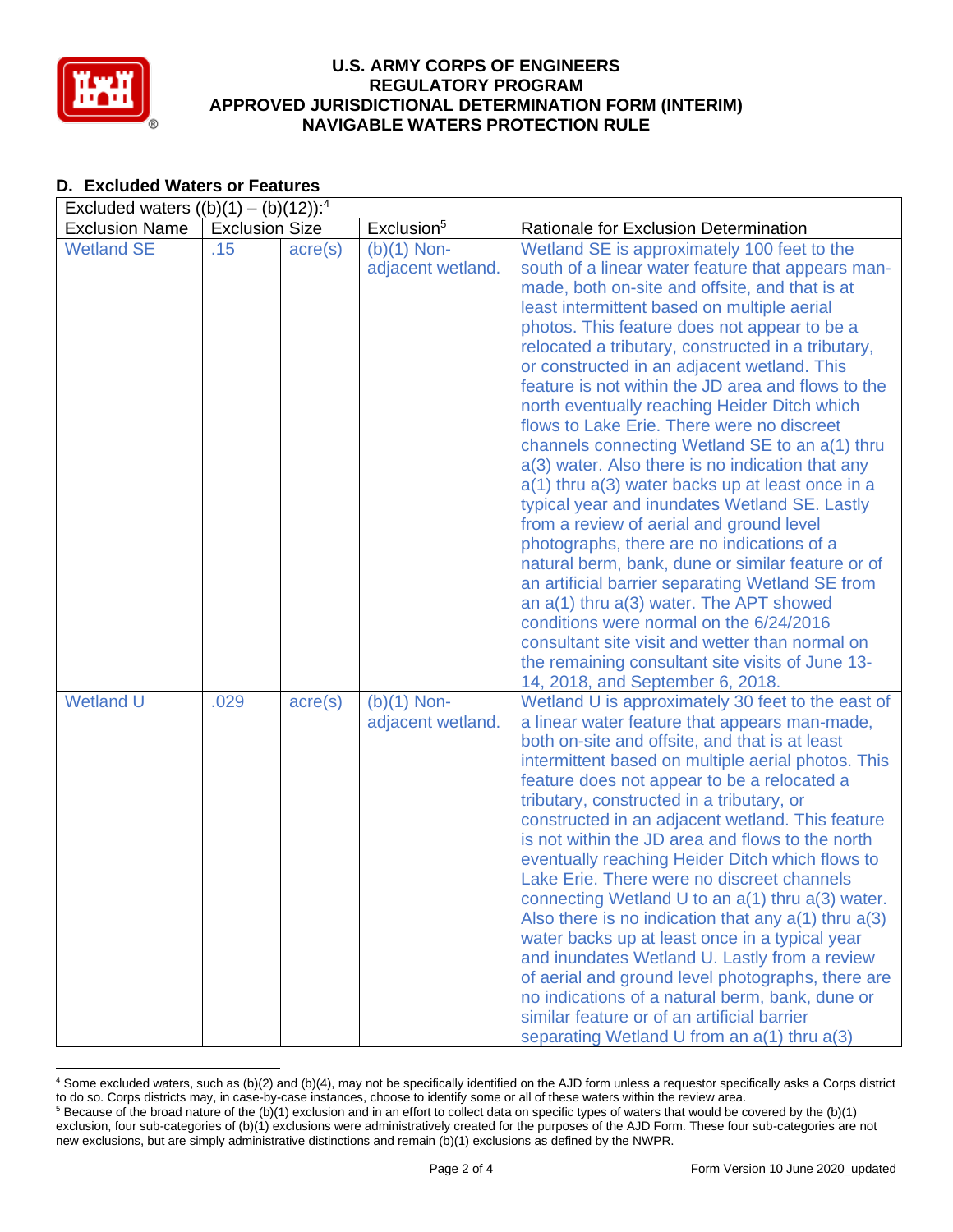

| Excluded waters $((b)(1) - (b)(12))$ : <sup>4</sup> |                       |                  |                                    |                                                                                                                                                                                                                                                                                                                                                                                                                                                                                                                                                                                                                                                                                                                                                                                                                                                                                                                                                                                                                                                                                                                                                             |  |  |  |
|-----------------------------------------------------|-----------------------|------------------|------------------------------------|-------------------------------------------------------------------------------------------------------------------------------------------------------------------------------------------------------------------------------------------------------------------------------------------------------------------------------------------------------------------------------------------------------------------------------------------------------------------------------------------------------------------------------------------------------------------------------------------------------------------------------------------------------------------------------------------------------------------------------------------------------------------------------------------------------------------------------------------------------------------------------------------------------------------------------------------------------------------------------------------------------------------------------------------------------------------------------------------------------------------------------------------------------------|--|--|--|
| <b>Exclusion Name</b>                               | <b>Exclusion Size</b> |                  | Exclusion <sup>5</sup>             | <b>Rationale for Exclusion Determination</b>                                                                                                                                                                                                                                                                                                                                                                                                                                                                                                                                                                                                                                                                                                                                                                                                                                                                                                                                                                                                                                                                                                                |  |  |  |
|                                                     |                       |                  |                                    | water. The APT showed conditions were normal<br>on the 6/24/2016 consultant site visit and wetter<br>than normal on the remaining consultant site<br>visits of June 13-14, 2018, and September 6,<br>2018.                                                                                                                                                                                                                                                                                                                                                                                                                                                                                                                                                                                                                                                                                                                                                                                                                                                                                                                                                  |  |  |  |
| <b>Wetland P</b>                                    | .04                   | $\text{acre}(s)$ | $(b)(1)$ Non-<br>adjacent wetland. | Wetland P is approximately 300 feet to the east<br>of a linear water feature that appears man-made,<br>both on-site and offsite, and that is at least<br>intermittent based on multiple aerial photos. This<br>feature does not appear to be a relocated a<br>tributary, constructed in a tributary, or<br>constructed in an adjacent wetland. This feature<br>is not within the JD area and flows to the north<br>eventually reaching Heider Ditch which flows to<br>Lake Erie. There were no discreet channels<br>connecting Wetland P to an a(1) thru a(3) water.<br>Also there is no indication that any $a(1)$ thru $a(3)$<br>water backs up at least once in a typical year<br>and inundates Wetland P. Lastly from a review<br>of aerial and ground level photographs, there are<br>no indications of a natural berm, bank, dune or<br>similar feature or of an artificial barrier<br>separating Wetland P from an a(1) thru a(3)<br>water. The APT showed conditions were normal<br>on the June 24, 2016, consultant site visit and<br>wetter than normal on the remaining consultant<br>site visits of June 13-14, 2018, and September<br>6, 2018. |  |  |  |

# **III. SUPPORTING INFORMATION**

**A. Select/enter all resources** that were used to aid in this determination and attach data/maps to this document and/or references/citations in the administrative record, as appropriate.

 $\boxtimes$  Information submitted by, or on behalf of, the applicant/consultant: Pre-Construction Notification-Chester Center (Ramboll, July 2020)

This information is sufficient for purposes of this AJD. Rationale: N/A

 $\Box$  Data sheets prepared by the Corps: Title(s) and/or date(s).

 $\boxtimes$  Photographs: Aerial: Google Earth (9/17/19, 5/14/17, 6/11/16, 4/6/12, 12/31/09./28/06), Soil Survey of Lorain County (Issued July 1976), Historicaerials.com (2017, 2011, 2006, 1970, 1952);

- $\Box$  Corps site visit(s) conducted on: Date(s).
- ☒ Previous Jurisdictional Determinations (AJDs or PJDs): PJD and AJD, 2018-00734 (October 3, 2018)
- ☒ Antecedent Precipitation Tool: *provide detailed discussion in Section III.B*.
- ☒ USDA NRCS Soil Survey: Web Soil Survey Accessed 11/3/2020